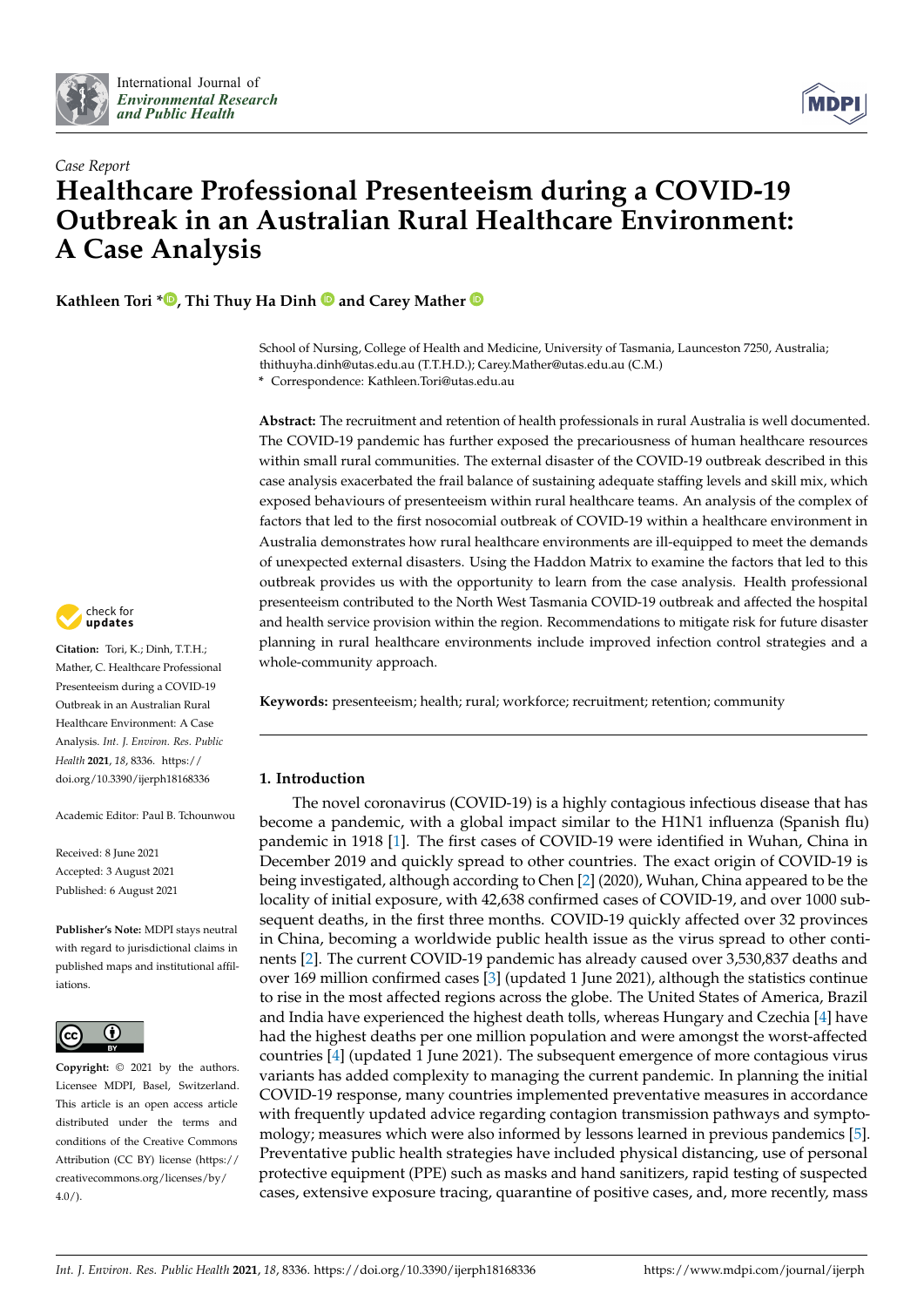vaccination programs, which have proven their collective effectiveness in mitigating and controlling the extent of COVID-19 [\[1\]](#page-7-0).

Initially, the uncertainty regarding the transmission mechanisms of COVID-19, as well as the general unpreparedness and attitudes of the general populace and authorities [\[1\]](#page-7-0), slowed the necessary responsiveness of preventative health systems. Added to a lack of understanding regarding the transmissibility, the implementation of differing strategies for different countries impinged on the ability to gain rapid and definitive control of the escalating situation [\[1](#page-7-0)[,2\]](#page-7-1). The consequences, together with other contributors, particularly the premature relaxing of preventative measures, led to the overwhelming and collapse of affected health systems, especially those that were not adequately equipped or prepared for a large influx of patients requiring healthcare for this infectious disease. For example, the current COVID-19 crisis in India has revealed differing levels of preparedness and has disadvantaged already vulnerable populations [\[6\]](#page-7-5). The response to the pandemic in India has been hindered by inadequate public health such as hygiene and sanitation. An insufficient healthcare workforce, especially in the public health care sector, compounded by depleted or non-existent medical supplies, including PPE, hospital beds and oxygen delivery systems, as well as inadequate testing, vaccination, staffing and facilities has contributed to inadequate disaster management [\[6,](#page-7-5)[7\]](#page-7-6).

Person-to-person transmission of the disease in communities has been obvious; however, there were unusual cross-infections from healthcare providers as virus "carriers" to patients for whom they cared, and vice versa. This transmission has been attributed to employees working while unwell, which is more formally known as 'presenteeism' [\[8\]](#page-7-7). The behaviour of presenteeism is not new and was identified in pre-pandemic times in high presence-demanding industries, such as health care environments, factories or amongst school educators [\[9\]](#page-7-8). Presenteeism is more commonly a trait exhibited by women, older employees, and those persons with conscientious personalities [\[10\]](#page-7-9). Health care workers, mainly medical practitioners, and nurses, exhibit higher presenteeism behaviours than other professional groups [\[11\]](#page-7-10), and particularly in underserved geographical rural and remote areas, where there is a deficit of alternate staffing. During COVID-19, presenteeism has become problematic when infected healthcare professionals care for multiple patients, often in more than one healthcare environment, while being unknowingly infectious, or waiting for COVID-19 testing results, effectively potentiating the transmission of COVID-19 [\[12\]](#page-7-11). Presenteeism was also found to be a contributing factor to the occupational acquisition of COVID-19 in industries such as abattoir workers [\[9\]](#page-7-8).

Presenteeism is a behaviour in which employees attend their place of employment while unwell, due to an acute illness, or other medical or psychological condition [\[13,](#page-7-12)[14\]](#page-7-13). The prevalence of presenteeism is identified as a relatively common behaviour within the health industry, estimated as being as high as 80% [\[15\]](#page-7-14), and was a major contributor to the spread of COVID-19 in health facilities within Australia [\[9\]](#page-7-8). Occupational infection occurred in several healthcare facilities, most notably the North West region of Tasmania, as well as in residential aged care facilities (RACF) in Victoria and Queensland, during the recent pandemic where nursing staff continued to practice, at times across multiple sites, while diagnosed as being COVID-19 positive [\[9\]](#page-7-8).

Contextually, presenteeism not only adversely affects healthcare professionals, and the well-being of professional colleagues; it may also impact negatively on patient outcomes [\[16\]](#page-7-15). Research has shown that working while at less than optimal health levels can lead to decreased mental acuity, increased medication/procedural errors, missed nursing care, increased patient falls [\[10](#page-7-9)[,17\]](#page-7-16), and can be postulated to have occurred during the COVID-19 pandemic, leading to heightened risk of transmitting the disease to an already ill patient [\[12](#page-7-11)[,18\]](#page-7-17), Rainbow et al. (2017) attributed presenteeism to a 'self-sacrifice culture' which leads healthcare professionals to continue to work while actively unwell and expect their colleagues to do the same, to avoid low staffing or inadequate patient ratios or skill mix. This seemingly acceptable behaviour is particularly problematic in geographically rural or isolated areas where the health workforce numbers are already maldistributed and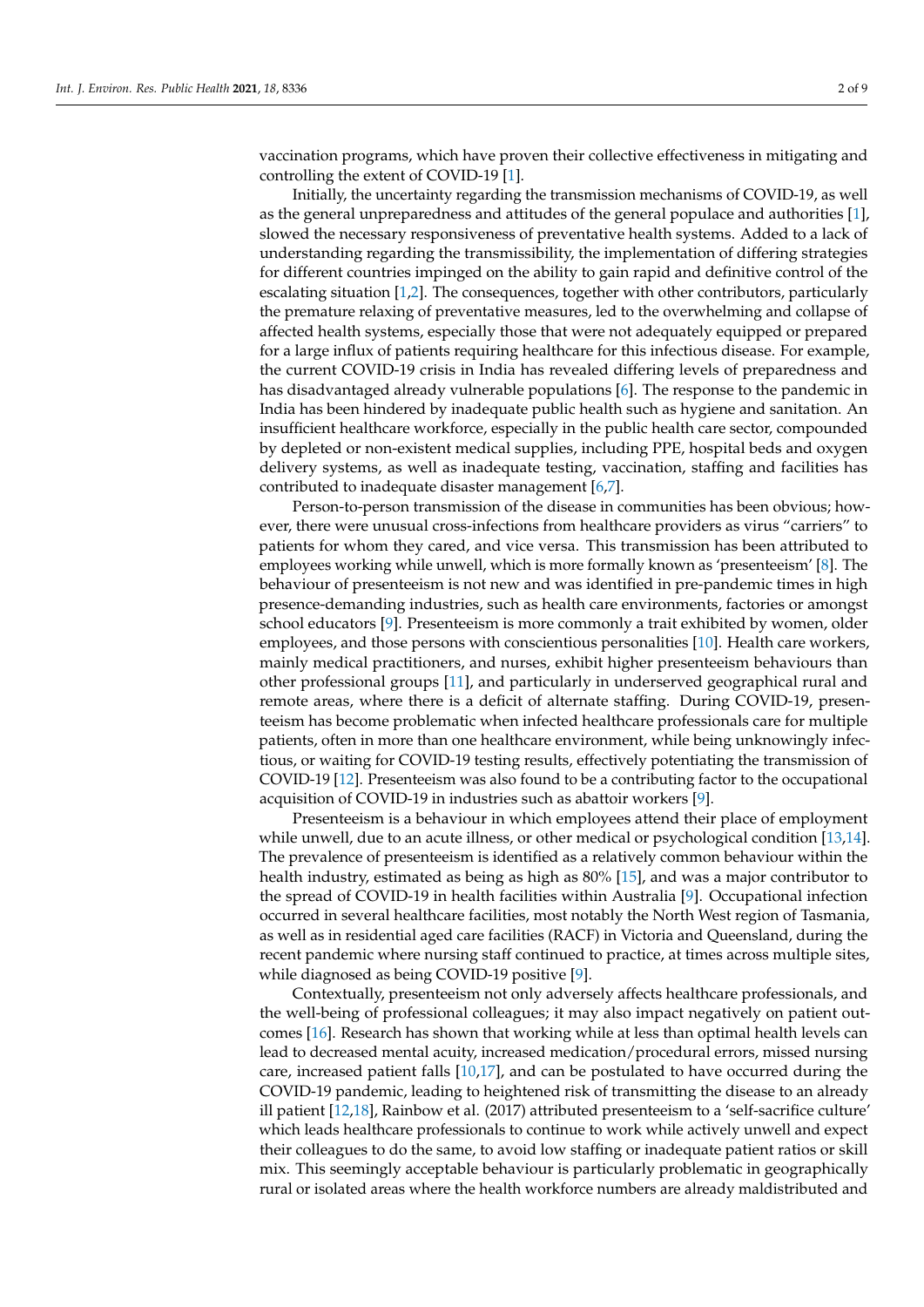many healthcare professionals work across multiple sites, such as in rural health facilities such as district hospitals and concurrently in RACFs [\[19\]](#page-7-18).

Rural health facilities face substantial challenges in the recruitment and retention of an appropriately and adequately skilled health professional workforce, due to a lack of sustainable infrastructure and declining funding [\[20\]](#page-7-19). When exposed to a global pandemic, already stretched resources become even more dire, while trying to meet the health needs of small communities in a timely and accessible manner. Given the limitations, particularly in maintaining essential staffing, rural health facilities are prone to the behaviour of presenteeism, as the health professionals are reluctant to let their fellow colleagues down [\[9](#page-7-8)[,13,](#page-7-12)[16,](#page-7-15)[20\]](#page-7-19). The complex of factors that led to the first local outbreak of COVID-19 within a healthcare environment in Australia are analysed.

#### **2. Method**

A case analysis was undertaken of the first nosocomial COVID-19 outbreak in North West Tasmania, Australia, which occurred in early April 2020. It occurred in both hospital and health service provision within the region. Data included details of the initial outbreak and progression incidence mortality, and organizational and government responses were predominantly sourced from two published reports—the interim report by the Tasmanian Department of Health [\[21\]](#page-7-20) and an independent report [\[19\]](#page-7-18) by Melick (2020). Additionally, data used to inform this analysis were sourced from government COVID-19 websites and news reports, with supporting literature for background information sourced from scholarly databases.

The Haddon matrix [\[22\]](#page-7-21) was employed to provide a framework for investigating the complexity of factors that contributed to the outbreak of COVID-19 within this rural region. The Haddon matrix describes four overarching factors related to host (healthcare professionals), infrastructure, physical, and social environment, which contributed to the outbreak at two occasions of pre- and during the event, and how changes have been made or suggested in these dimensions post-event. The Haddon matrix is a model that was developed in the field of injury prevention to reduce morbidity and mortality by standardizing safety analysis (Haddon, 1968). Previous studies have used the Haddon matrix to explore preparedness during viral outbreaks such as severe acute respiratory syndrome (SARS) [\[23\]](#page-7-22), flu [\[24\]](#page-8-0) and Ebola [\[25\]](#page-8-1). The matrix, by analysing this local outbreak into its dimension of time and contributing factors, can be utilized as a practical tool to help understand the causes and to suggest improvements for future disaster planning.

## **3. Results**

## *3.1. Case Study*

Region and Development of Outbreak

The first Australian nosocomial outbreak of COVID-19 occurred at the North West Regional Hospital on the island state of Tasmania, Australia. The outbreak affected all health services in the North West of the island, including three hospitals and other health services [\[19\]](#page-7-18). The main locus of infection was at the North West Regional Hospital, which is 145-bed acute public hospital based in Burnie, Tasmania. This facility is co-located with the North West Private Hospital, which is a 48-bed health care service. Both facilities offer medical and surgical services, while the public hospital provides emergency services, the private hospital offers the only birthing service on the northwest coast of the island. Southeast of Burnie is the Mersey Community Hospital, which services the surrounding agricultural area, and jointly shares staff, the provision of stores and equipment with the North West Regional Hospital. There were a number of single rooms at the healthcare facilities; however, none were negatively pressured, or had anterooms for donning and doffing of PPE [\[19\]](#page-7-18).

The timeline for the development of the outbreak begin with the first in-patient admitted to the North West Regional Hospital on 20 March 2020, followed by a second in-patient on 26 March 2020. On 3 April 2020, there were two positive COVID-19 tests of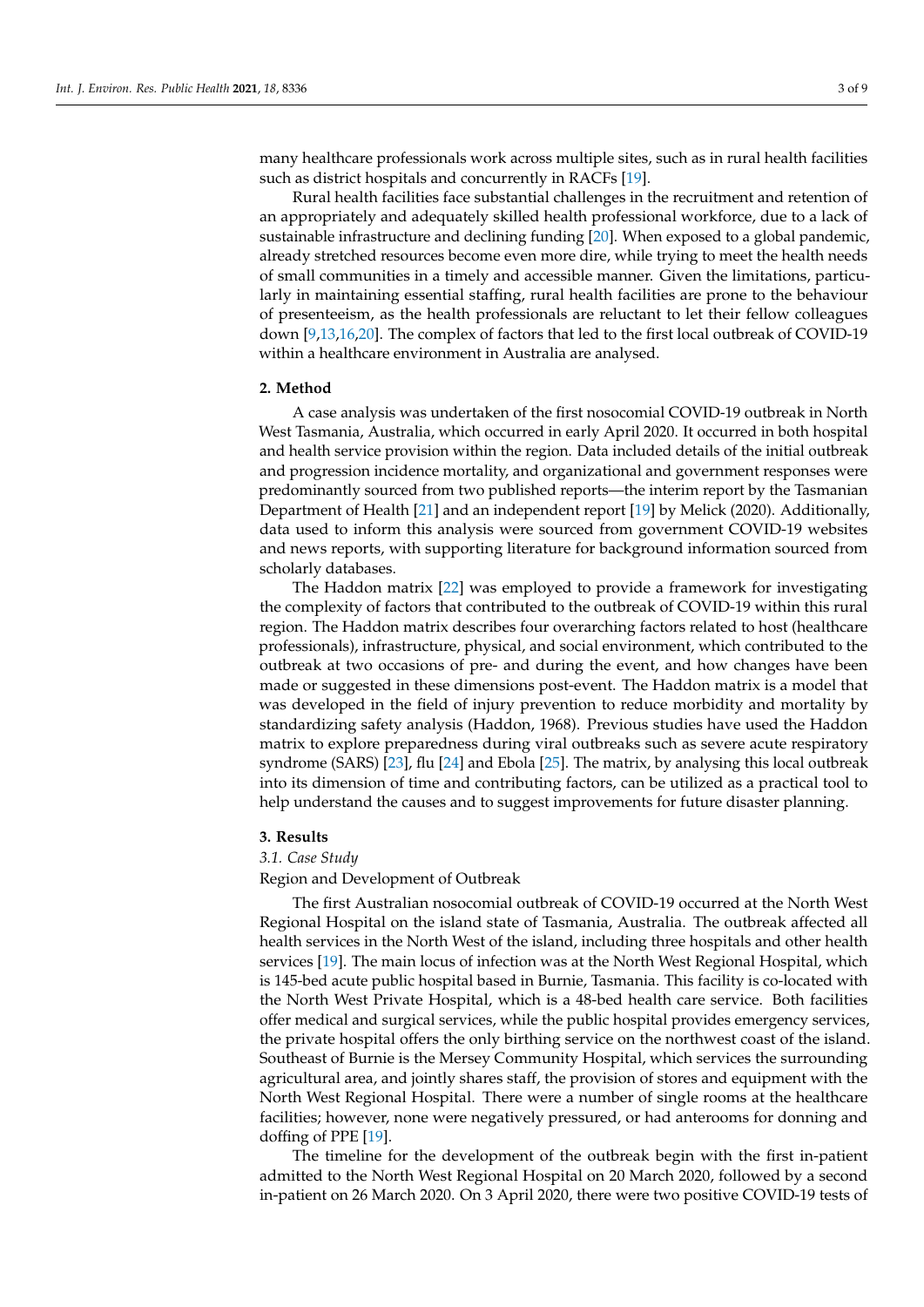North West Regional Hospital healthcare professionals, a third staff member was reported as being COVID-19-positive on 4 April 2020  $[19]$ .

Figure 1 shows t[he](#page-3-0) COVID-19 cases associated with the North West Tasmania outbreak. The figure demonstrates that some healthcare professionals were already infected before the outbreak was announced [\[19\]](#page-7-18). Individuals were infectious for up to 48 h, with viral transmission of COVID-10 shedding prior to showing symptoms, and so it is likely that transmission of COVID-19 occurred inside the healthcare environment, and within the community, before staff realized<br>diagonalized the integration of the substantial outbreak in the state in 1388 of the staff realized in 1388. they were infectious. This first nosocomial outbreak in Australia resulted in 138 cases, of which 80 were staff, 25 were patients, including one resident from a RACF, and 33 others,  $\frac{1}{2}$ including close contacts of healthcare professionals. There were 10 deaths, of which nine meridum genose contacts of nearthcare professionals. There were to deaths, or which rune<br>were nosocomially acquired within the rural healthcare environment, and one resident at an RACF. There are two remaining deaths that are yet to be determined by the State at an RACF. Coroner [\[19\]](#page-7-18).  $\frac{3.5}{2.5}$  Coroner Coroner Coroner Coroner Coroner Coroner Coroner Coroner Coroner Coroner Coroner Coroner Coroner Coroner Coroner Coroner Coroner Coroner Coroner Coroner Coroner Coroner Coroner Coroner Coroner Coroner

<span id="page-3-0"></span>

**Figure 1.** Case of COVID-19 associated with the North West outbreak, by date of symptom onset. Date & Month notated within the X-Axis for example 19/3 correlates with 19 March; 21/3 21 March etc. [19]: p. 24. within the X-Axis for example 19/3 correlates with 19 March; 21/3 21 March etc. [\[19\]](#page-7-18): p. 24.

## 3.2. Haddon Matrix Analysis *3.2. Haddon Matrix Analysis*

The Haddon matrix describes which cofactors contributed to the onset and progress The Haddon matrix describes which cofactors contributed to the onset and progress of the local outbreak in North West Regional Hospital, including host (healthcare professional), resources, physical, and social environment on the horizontal axis and pre-, during and postevent on t[he v](#page-7-20)ertical axis. [21]. In this case study, the host refers to healthcare professionals affected by the transmission of COVID-19 virus. Resources refers to the preparedness, provision, and usage of resources, for example PPE, to respond to the COVID-19 outbreak. The physical characteristics of the environment include the geographic location and design of healthcare facilities. The social environment encompasses cultural factors within the environment, such as legal and social norms. The dimensions of the matrix enable the identification of interventions that assist in addressing the issue being analysed [\[22\]](#page-7-21).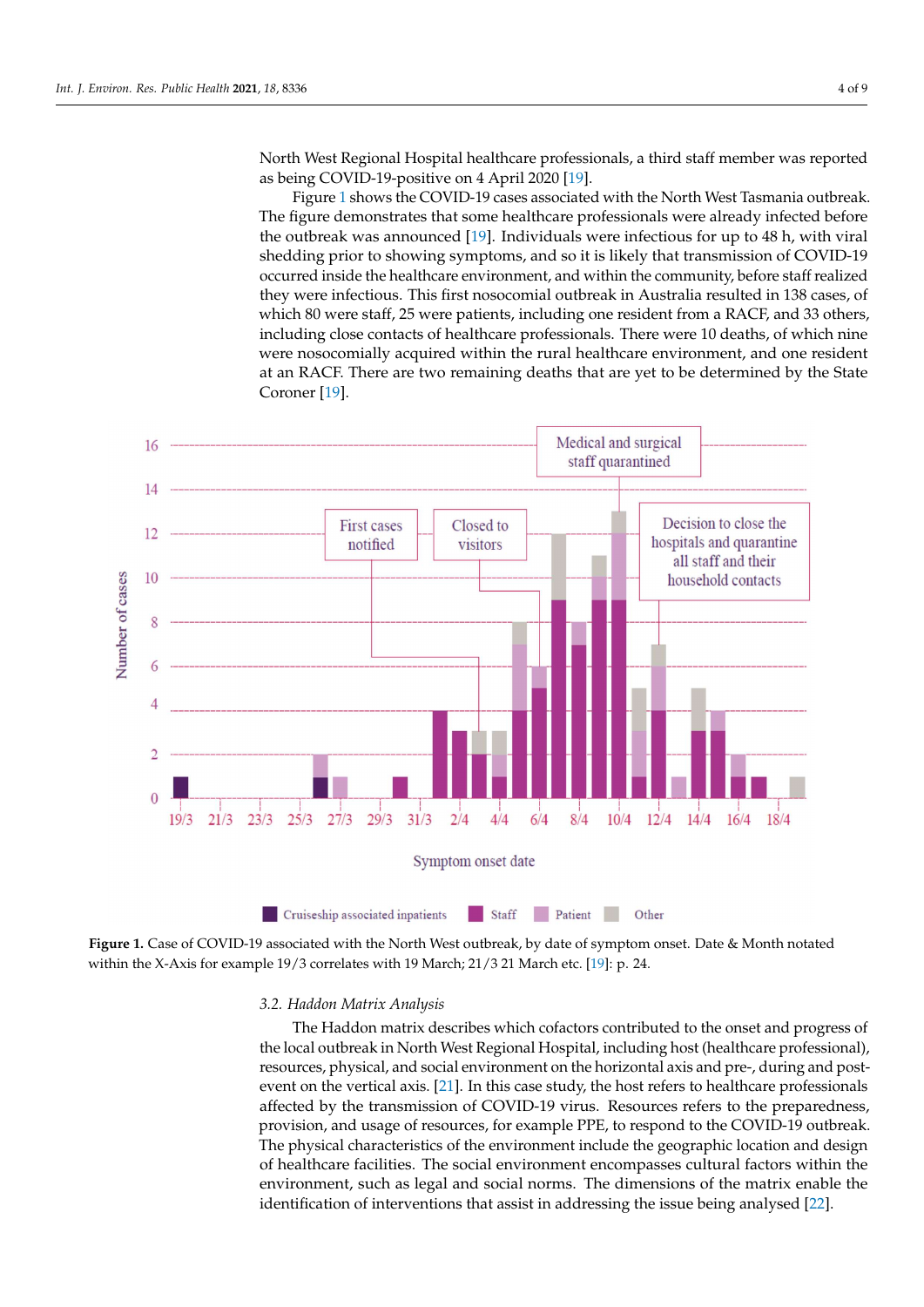The findings from the interim report [\[21\]](#page-7-20) indicated that the physical environment impacted on the transmission of COVID-19 among staff and patients. There was movement of staff between facilities, including between the public and private hospital and the other health care facilities within the region. Additionally, the arrangement of corridors and rooms created opportunities for cross infection. Clinical handovers, ward rounds, meal breaks, management and staff attendance at committee meetings also contributed to the transmission of COVID-19 among the nursing, medical and other staff. The difficulty in maintaining social distancing and the capacity to maintain best practice in infection control procedures also contributed to the transmission of COVID-19 (Table [1\)](#page-4-0).

**Table 1.** Haddon matrix [\[22\]](#page-7-21) demonstrating the complex of factors contributing to the nosocomial COVID-19 outbreak.

<span id="page-4-0"></span>

|                                                                 | <b>Healthcare Professional</b>                                    | <b>Resources</b>                                                                                                                                                     | <b>Physical Environment</b>                                                                                                                                                                                                                                                                                                              | <b>Social Environment</b>                                                                                                                                                                                                                        |
|-----------------------------------------------------------------|-------------------------------------------------------------------|----------------------------------------------------------------------------------------------------------------------------------------------------------------------|------------------------------------------------------------------------------------------------------------------------------------------------------------------------------------------------------------------------------------------------------------------------------------------------------------------------------------------|--------------------------------------------------------------------------------------------------------------------------------------------------------------------------------------------------------------------------------------------------|
| Pre-event<br>(before the<br>outbreak<br>occurred)               | Healthcare professional<br>presenteeism [25]                      | Inadequate disaster<br>management plan<br>or preparation for<br>rural healthcare<br>environments [19]                                                                | Inadequate disaster<br>management plan or<br>preparation for rural<br>healthcare environments [19];<br>Corridor interconnection<br>between North West public<br>and private hospital [19]                                                                                                                                                | Parochialism [19];<br>Casualized health care<br>workforce [19]; Staff<br>mobility across<br>healthcare facilities [19]                                                                                                                           |
| Event (the<br>nosocomial<br>outbreak)                           | Healthcare professional<br>presenteeism [25]                      | Fomite<br>transmission, lack<br>of resources<br>including PPE and<br>hand sanitizer $[25]$ ;<br>Incorrect use of PPE<br>in a range of<br>healthcare<br>settings [19] | Inadequate built environment,<br>wide corridors, small meeting<br>rooms, no negative air<br>pressure rooms (Tasmanian<br>Government 2020); layout<br>features including workflows<br>such as delivery and collection<br>of pharmacy supplies [19];<br>Corridor interconnection<br>between North West public<br>and private hospital [19] | Lack of social distancing;<br>fear of retribution;<br>dismissive behaviour<br>regarding seriousness of<br>risk [19]; Parochialism<br>[19]; Change in criteria of<br>close contact during<br>outbreak [19]; Hugging<br>to console colleagues [19] |
| Post event<br>(after the<br>outbreak has<br>been<br>controlled) | Health care professional<br>education and cultural<br>change [19] | <b>Disaster</b><br>management plan,<br>including resources<br>available [19]                                                                                         | Improved contact tracing and<br>technology to track staff and<br>patients within and between<br>healthcare facilities [19]                                                                                                                                                                                                               | Positive work culture;<br>improved well-being and<br>support; anonymized<br>staff surveys<br>conducted [19]                                                                                                                                      |

The report also indicated there were a number of drivers for presenteeism among the health care workers employed at the North West Regional Hospital [\[21\]](#page-7-20). It was reported that staff presented for work because they did not want to 'let colleagues down' [\[21\]](#page-7-20) (p. 24), due to fear of retribution for not showing up at work, due to misdiagnosis of signs and symptoms of COVID-19, due to underestimating the seriousness of the consequences of presenting for work while infectious, or due to concerns over resource constraints [\[21\]](#page-7-20). A lack of clear and consistent processes for the tracing and management of contacts for patients, staff, and the community were highlighted in the report [\[21\]](#page-7-20). Additionally, the continued reliance on paper systems within the health care service hindered the timely management of interrogating rosters or staff and patient movements throughout the health service, contributing to the transmission of COVID-19 within the North West coast of Tasmania [\[21\]](#page-7-20). The Haddon matrix before the event shows how the complex of host, resources, physical and social environments led to the COVID-19 outbreak.

#### **4. Discussion**

While COVID-19 created unprecedented public health concerns globally [\[26\]](#page-8-2), the repercussions in a small Australian rural community that was unprepared and under resourced were multifactorial. Investigations into the outbreak in the rural health facility identified multiple contributors that exacerbated the outbreak of COVID-19; however,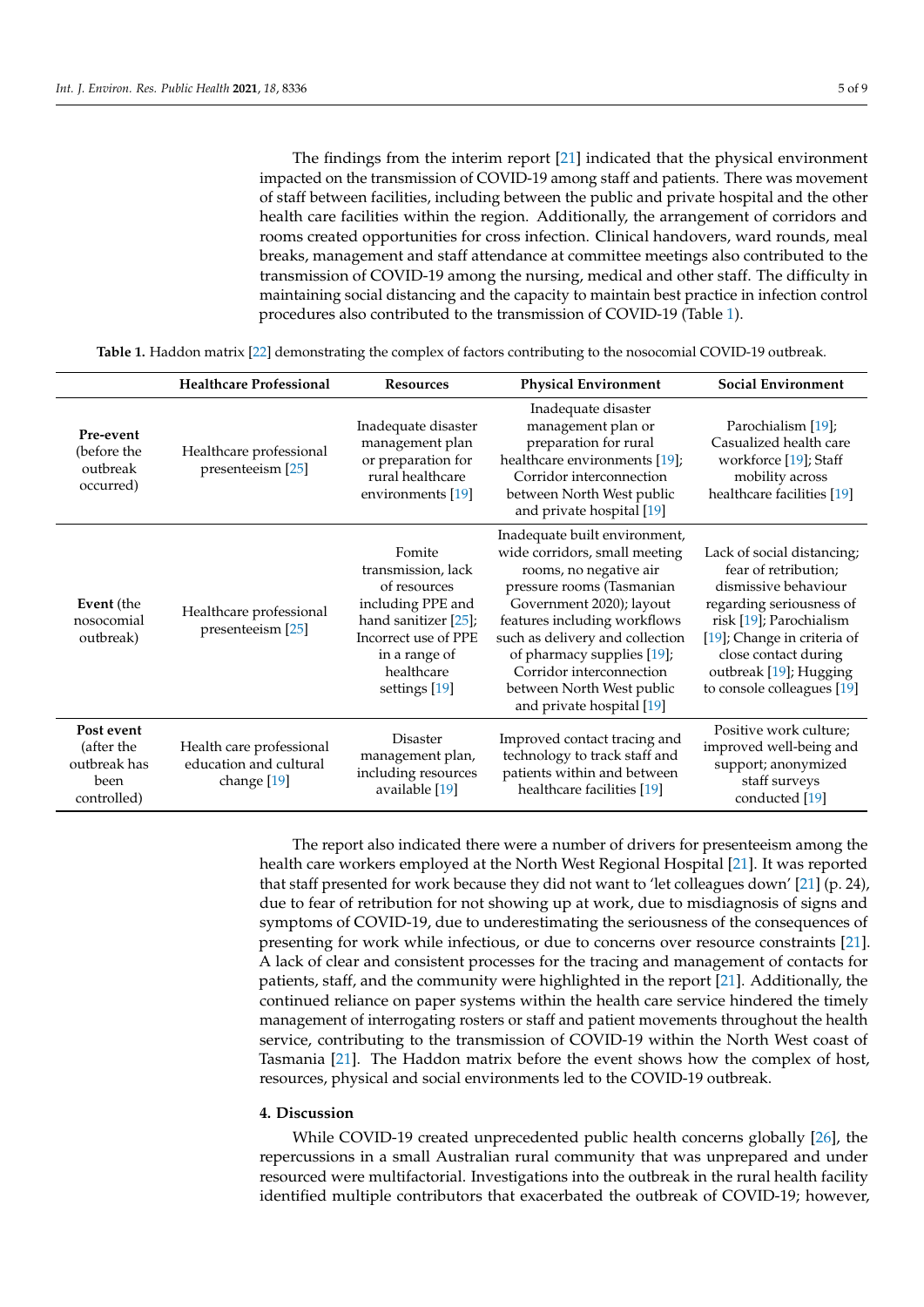presenteeism of the healthcare workforce is the focus of this discussion [\[19\]](#page-7-18). As shown by the Haddon matrix analysis (Table [1\)](#page-4-0), presenteeism was identified as a major contributing factor in both the interim [\[21\]](#page-7-20) and independent reviews [\[19\]](#page-7-18) of the COVID-19 outbreak. Twenty percent of health professionals continued to go to work while exhibiting COVID-19 symptoms. The Haddon matrix [\[22\]](#page-7-21) analysis highlights that during an event, healthcare workforce presenteeism impacts situations where resources are already compromised [\[9,](#page-7-8)[13,](#page-7-12)[16\]](#page-7-15). If healthcare professionals continue to attend their place of employment while unwell [\[27\]](#page-8-3), they pose a risk to colleagues, patients, and members of the community external to the place of employment. This behaviour can also contribute to localized outbreaks that potentially have major economically and socially disruptive consequences, not to mention heightened community anxiety, which occurred in this case [\[9,](#page-7-8)[28\]](#page-8-4). Additionally, healthcare professionals working across multiple sites, as was identified for this rural health facility, effectively provided carriage of COVID-19 into RACFs [\[19\]](#page-7-18).

Given that the nursing constitutes a large proportion of the health care workforce [\[29\]](#page-8-5) and provides direct patient care, it is unsurprising that nursing staff, as well as medical and allied health professionals, were implicated as contributing to the presenteeism in the North West outbreak. Research has identified nursing as an occupational professional group with high presenteeism behaviours [\[13](#page-7-12)[,17](#page-7-16)[,30\]](#page-8-6). A longitudinal study [\[30\]](#page-8-6) of 21,000 nurses identified that on any given day, a large percentage of the nursing workforce report to work while their health status is less than optimal. Physical, psychological, and other variables, such as domestic, child or elder care issues, that affect presence and productivity can adversely affect both caregivers and patient safety [\[17\]](#page-7-16).

There are factors why nurses attend work while being physically or psychologically unwell. Fear of reprisal from employees for failing to attend designated shifts, feelings of letting colleagues down in an already understaffed situation, the necessity of earning an income, having a strong work ethic and not recognizing the severity of illness were identified [\[19\]](#page-7-18). These findings are consistent with previous research on presenteeism; several authors [\[18](#page-7-17)[,31\]](#page-8-7) purported that the culture of the healthcare industry perpetuates this behaviour. From a hospital or healthcare facility perspective, it has been found that there is a culture of expected presence or a need to be seen, this being a particularly strong feature in the Asian healthcare sector [\[11\]](#page-7-10), and that of rural facilities where pressures of finding substitute staff is difficult due to workforce shortages [\[11\]](#page-7-10). Facilities exhibiting strong cultural barriers at the organisational level reinforce the professional norms against taking sick leave, which can unwittingly encourage presenteeism [\[11](#page-7-10)[,18](#page-7-17)[,31\]](#page-8-7). Furthermore, due to the caring nature of the profession, reliance on team work, and enhanced sense of loyalty as a result of nursing socialization processes, presenteeism can also be inadvertently promoted, as nurses, who despite their sub-optimal health, do not want to let their colleagues down [\[15,](#page-7-14)[18,](#page-7-17)[32\]](#page-8-8). As noted by Rainbow [\[29\]](#page-8-5), nurses identifying with the self-sacrifice culture promote presenteeism by reporting for shifts whilst unwell, and they also expect their colleagues to do the same.

Consistent with the report, and as highlighted in the case study analysis, the threat of COVID-19 was initially poorly understood or not taken seriously [\[19\]](#page-7-18). The finding that staff continued to congregate closely together in confined spaces during shift handovers, during ward rounds and attended meetings in small rooms with inadequate ventilation [\[19\]](#page-7-18), as well as periodically consoling each other physically with hugs [\[19\]](#page-7-18) (p. 66), supports the concept of presenteeism being a contributing factor in the transmission of COVID-19. In the later stages of the outbreak, as shown by the Haddon matrix analysis (Table [1\)](#page-4-0), the physical environment proved problematic for infection control measures and was not conducive for promoting social distancing, with several co-located facilities housed within the hospital environment, such as the cafeteria and coffee shop, where individuals congregated frequently. The Haddon matrix shows the complexity of staff interactions, including high mobility across public and private health care environments because of the corridor connection. The consequences of staff casualization and the fact that health professionals worked across the differing clinical environments, including the RACFs, as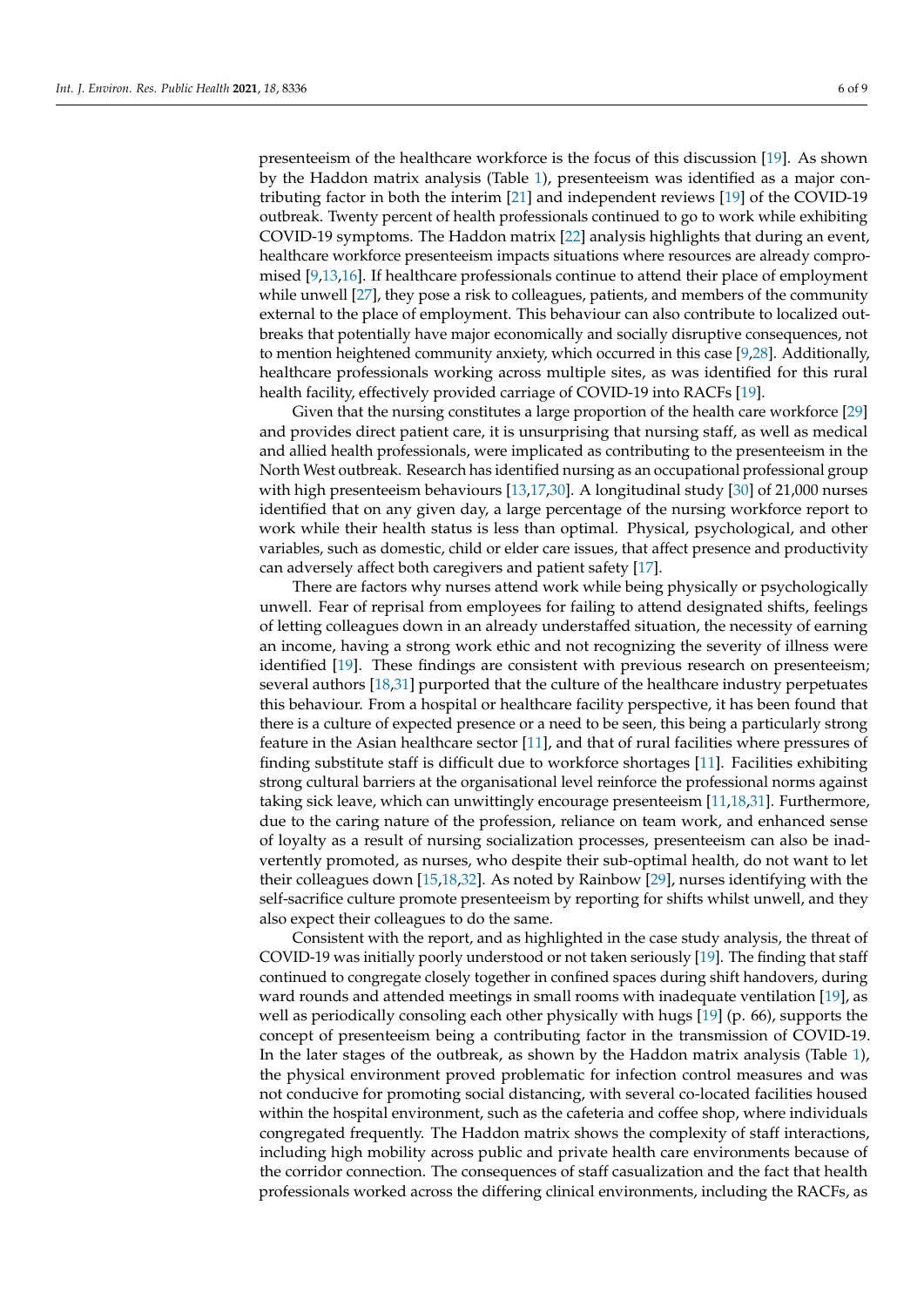often occurs in rural communities, contributed to the spread of infection [\[19\]](#page-7-18). The report identified that impeded best practice infection control measures contributed adversely to the severity of the North West outbreak [\[19,](#page-7-18)[21\]](#page-7-20). The transmission process was understated and poorly understood in this rural healthcare facility, just as it was globally, in the initial phases of COVID-19 pandemic.

## **5. Limitations**

The focus of the paper was presenteeism, and as such the exploration of other contributing factors that may have influenced the analysis process and the discussion may be skewed. The use of secondary data for the analysis process did not enable the seeking of further clarification of information and there is a reliance on information curated by outside parties.

#### **6. Recommendations**

The COVID-19 outbreak in the North West of Tasmania provides opportunities to consider strategies and recommendations which can be employed to better prepare health care environments and the healthcare workforce for infectious disease disaster management planning. Recommendations include the provision for improved infection control measures, contact tracing technologies, enhanced communication strategies including health professional education, and support for a positive work culture (Table [1\)](#page-4-0). Investment of a whole-community disaster planning approach within rural areas would facilitate the mitigation of risk. Best practice disaster preparedness and management plans need to take healthcare professional presenteeism into account and address the drivers of presenteeism is a paramount consideration  $[9]$ , to ensure that both staff and patients remain safe.

With specific regard to presenteeism, the review noted:

"*That the level of vigilance now required to reduce work presenteeism while suffering mild symptoms must be greatly increased to counter inadvertent transmission of COVID-19 in health care settings*." [\[19\]](#page-7-18) (p. 33).

These recommendations can be equally applied across all health care environments and for any situation, including pandemics. Further research such as collecting primary research from future infectious disease outbreaks would contribute to the improvement of pandemic preparedness.

## **7. Conclusions**

The complexities surrounding the first nosocomial outbreak of COVID-19 in a rural region of Australia were multifactorial. Amongst other factors, staff presenteeism was found to be a major contributor to the spread of COVID-19 across multiple healthcare settings within the rural environment. Healthcare workforce factors, coupled with social and physical environments, as shown by the Haddon matrix, contributed to the COVID-19 outbreak. Lack of disaster management planning and precarious resourcing further enabled the rapid escalation of the outbreak across the North West region of Tasmania. Healthcare workforce presenteeism compounded the situation by health professionals continuing to attend work while unwell, which posed a credible risk to colleagues, patients, and members of the community external to place of employment. Transmission of disease via workforce presenteeism behaviours can also result in localized community outbreaks, potentiating major economic and social disruption, and heightening community anxiety. This case study analysis supports the need for co-created disaster preparedness to effectively manage current healthcare professional presenteeism in rural healthcare facilities and to mitigate risks of potential community transmission during future pandemics.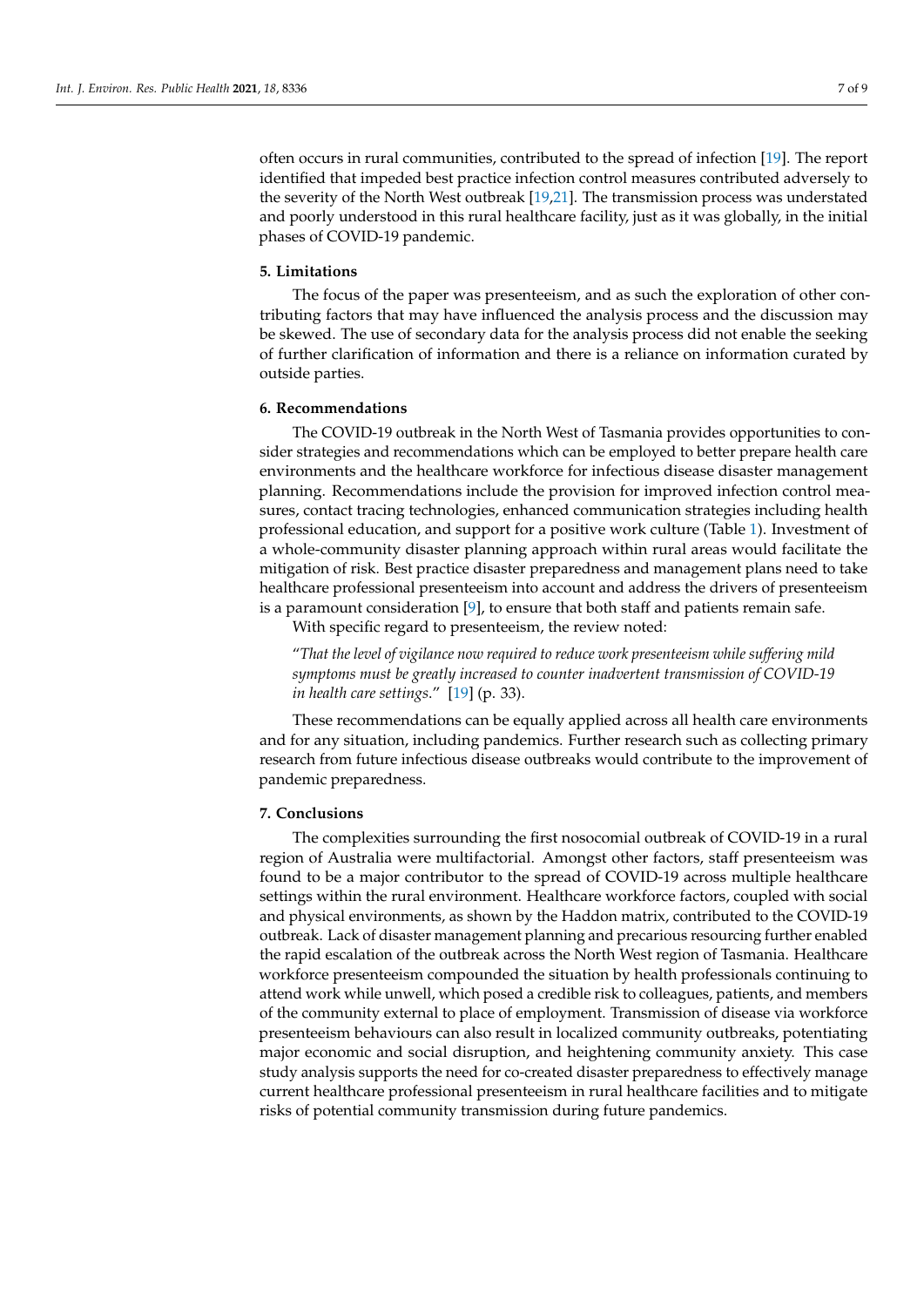**Author Contributions:** Conceptualization of paper, K.T. and C.M.; methodology, K.T. and C.M.; data collection K.T., C.M. and T.T.H.D.; formal analysis, K.T., C.M. and T.T.H.D.; writing—Original draft preparation, K.T, C.M. and T.T.H.D.; writing—Review and editing, K.T., C.M. and T.T.H.D. All authors contributed to interpretation of findings and discussion. All authors have read and agreed to the published version of the manuscript.

**Funding:** This research received no external funding.

**Institutional Review Board Statement:** Ethical review and approval were not required for this study it did not involve humans or animals.

**Informed Consent Statement:** Not applicable for this study it did not involve humans.

**Conflicts of Interest:** Two of the authors (K.T. and C.M.) were guest editors of the Special Edition for Rural Health Workforce Issues. The manuscript was peer reviewed by independent reviewers selected by MDPI editors, with neither K.T. nor C.M. influencing the outcome of the acceptance of paper.

## **References**

- <span id="page-7-0"></span>1. Franchini, A.F.; Auxillia, F.; Galimberti, P.M.; Piga, M.A.; Castaldi, S.; Porro, A. COIVID-19 and Spanish Flu pandemics: All it changes, nothing changes. *Acta Biomed.* **2020**, *91*, 245–250.
- <span id="page-7-1"></span>2. Chen, X.; Tian, J.; Li, G.; Li, G. Initiation of a new infection control system for the COVID-19 outbreak. *Lancet Infect. Dis.* **2020**, *20*, 397–398. [\[CrossRef\]](http://doi.org/10.1016/S1473-3099(20)30110-9)
- <span id="page-7-2"></span>3. World Health Organization. Covid-19 Weekly Epidemiological Update. 2021. Available online: [https://www.who.int/](https://www.who.int/publications/m/item/weekly-epidemiological-update-on-covid-19) [publications/m/item/weekly-epidemiological-update-on-covid-19](https://www.who.int/publications/m/item/weekly-epidemiological-update-on-covid-19) (accessed on 1 June 2021).
- <span id="page-7-3"></span>4. Statista. Coronavirus (COVID-19) Deaths Worldwide Per One Million Population as of by Country. 2021. Available online: <https://www.statista.com/statistics/1104709/coronavirus-deaths-worldwide-per-million-inhabitants/> (accessed on 1 June 2021).
- <span id="page-7-4"></span>5. Chua, A.C.; Knawy, B.A.; Grant, B.; Legido-Quigley, H.; Lee, W.C.; Leung, G.M.; Looi, M.; Maurer-Stroh, S. How the lessons of previous epidemics helped successful countries fight COVID-19. *Br. Med. J.* **2021**, *372*, n486. [\[CrossRef\]](http://doi.org/10.1136/bmj.n486) [\[PubMed\]](http://www.ncbi.nlm.nih.gov/pubmed/33707174)
- <span id="page-7-5"></span>6. Goel, I.; Sharma, S.; Kashiramka, S. Effects of the COVID-19 pandemic in India: An analysis of policy and technological interventions. *Health Policy Technol.* **2021**, *10*, 151–164. [\[CrossRef\]](http://doi.org/10.1016/j.hlpt.2020.12.001)
- <span id="page-7-6"></span>7. Lancet. India under COVID-19 lockdown. *Lancet* **2020**, *395*, 1315. [\[CrossRef\]](http://doi.org/10.1016/S0140-6736(20)30938-7)
- <span id="page-7-7"></span>8. Rainbow, J.G.; Drake, D.A.; Steege, L.M. Nurse health, work environment, presenteeism and patient safety. *West. J. Nurs. Res.* **2020**, *42*, 332–339. [\[CrossRef\]](http://doi.org/10.1177/0193945919863409)
- <span id="page-7-8"></span>9. Eisen, D. Employee presenteeism and occupational acquisition of COVID-19. *Med. J. Aust.* **2020**. [\[CrossRef\]](http://doi.org/10.5694/mja2.50688) [\[PubMed\]](http://www.ncbi.nlm.nih.gov/pubmed/32596817)
- <span id="page-7-9"></span>10. Sanderson, K.; Cocker, F. Presenteeism: Implications and health risks. *Aust. Fam. Physician* **2013**, *42*, 172–175. [\[PubMed\]](http://www.ncbi.nlm.nih.gov/pubmed/23550237)
- <span id="page-7-10"></span>11. Lui, J.N.M.; Andres, E.B.; Johnston, J.M. Presenteeism exposures and outcomes amongst hospital doctors and nurses: A systematic review. *BMC Health Serv. Res.* **2018**, *18*, 985. [\[CrossRef\]](http://doi.org/10.1186/s12913-018-3789-z) [\[PubMed\]](http://www.ncbi.nlm.nih.gov/pubmed/30567547)
- <span id="page-7-11"></span>12. Sikkema, R.S.; Pas, S.D.; Nieuwenhuijse, D.F.; O'Toole, A.; Verweij, J.; van der Linden, A.; Chestakova, I.; Schapendonk, C.; Pronk, M.; Lexmond, P.; et al. COVID-19 in health-care workers in three hospitals in the south of the Netherlands: A crosssectional study. *Lancet Infect. Dis.* **2020**, *20*, 1273–1280. [\[CrossRef\]](http://doi.org/10.1016/S1473-3099(20)30527-2)
- <span id="page-7-12"></span>13. Rainbow, J.G. Presenteeism: Nurse receptions and consequences. *J. Nurs. Manag.* **2019**, *27*, 1530–1537. [\[CrossRef\]](http://doi.org/10.1111/jonm.12839)
- <span id="page-7-13"></span>14. Mohammadi, M.M.; Nayeri, N.D.; Varaei, S. Exploring the concept of presenteeism in nursing: A hybrid concept analysis. *Int. J. Nurs. Knowl.* **2020**, *32*, 166–176. [\[CrossRef\]](http://doi.org/10.1111/2047-3095.12308) [\[PubMed\]](http://www.ncbi.nlm.nih.gov/pubmed/33295699)
- <span id="page-7-14"></span>15. Andres, E.B.; Lui, J.N.M.; Song, W.; Johnston, J.M. Exploring Hong Kong nurses, decision-making processes around presenteeism. *Occup. Med.* **2021**, kqab047. [\[CrossRef\]](http://doi.org/10.1093/occmed/kqab047)
- <span id="page-7-15"></span>16. Rainbow, J.G.; Steege, L.M. Presenteeism in nursing: An evolutionary concept analysis. *Nurs. Outlook* **2017**, *65*, 615–623. [\[CrossRef\]](http://doi.org/10.1016/j.outlook.2017.03.005) [\[PubMed\]](http://www.ncbi.nlm.nih.gov/pubmed/28416202)
- <span id="page-7-16"></span>17. Brborovic, H.; Brborovic, O.; Brumen, V.; Pavlekovic, G.; Mustajbegovic, J. Are nurse presenteeism and patient safety culture associated: A cross-sectional study. *Arch. Ind. Hyg. Toxicol.* **2014**, *65*, 149–156. [\[CrossRef\]](http://doi.org/10.2478/10004-1254-65-2014-2462)
- <span id="page-7-17"></span>18. Freeling, M.; Rainbow, J.G.; Chamberlain, D. Painting a picture of nurse presenteeism: A multi–country integrative review. *Int. J. Nurs. Stud.* **2020**, *109*, 103659. [\[CrossRef\]](http://doi.org/10.1016/j.ijnurstu.2020.103659) [\[PubMed\]](http://www.ncbi.nlm.nih.gov/pubmed/32585449)
- <span id="page-7-18"></span>19. Melick, G. Independent Review: Response to the North-West Tasmania COVID-19 Outbreak. In Proceedings of the Independent Review Response to the North West COVID-19 Outbreak, Hobart, TAS, Australia, 30 November 2020.
- <span id="page-7-19"></span>20. Tori, K.; Lowe, G.; Jennings, N. Nurse practitioner locums: A plausible solution for augmenting health care access for rural communities. *Aust. J. Prim. Health* **2020**. [\[CrossRef\]](http://doi.org/10.1071/PY20103)
- <span id="page-7-20"></span>21. Tasmanian Government. *Covid-19 North West Regional Hospital Outbreak: Interim Report*; Department of Health: Hobart, TAS, Australia, 2020.
- <span id="page-7-21"></span>22. Runyan, C.W. Using the Haddon matrix: Introducing the third dimension. *Inj. Prev.* **2015**, *4*, 302–307. [\[CrossRef\]](http://doi.org/10.1136/ip.4.4.302)
- <span id="page-7-22"></span>23. Barnett, D.J.; Balicer, R.D.; Blodgett, D.; Fews, A.L.; Parker, C.L.; Links, J.M. The application of the Haddon Matrix to public health readiness and response planning. *Environ. Health Perspect.* **2005**, *113*, 561–566. [\[CrossRef\]](http://doi.org/10.1289/ehp.7491)